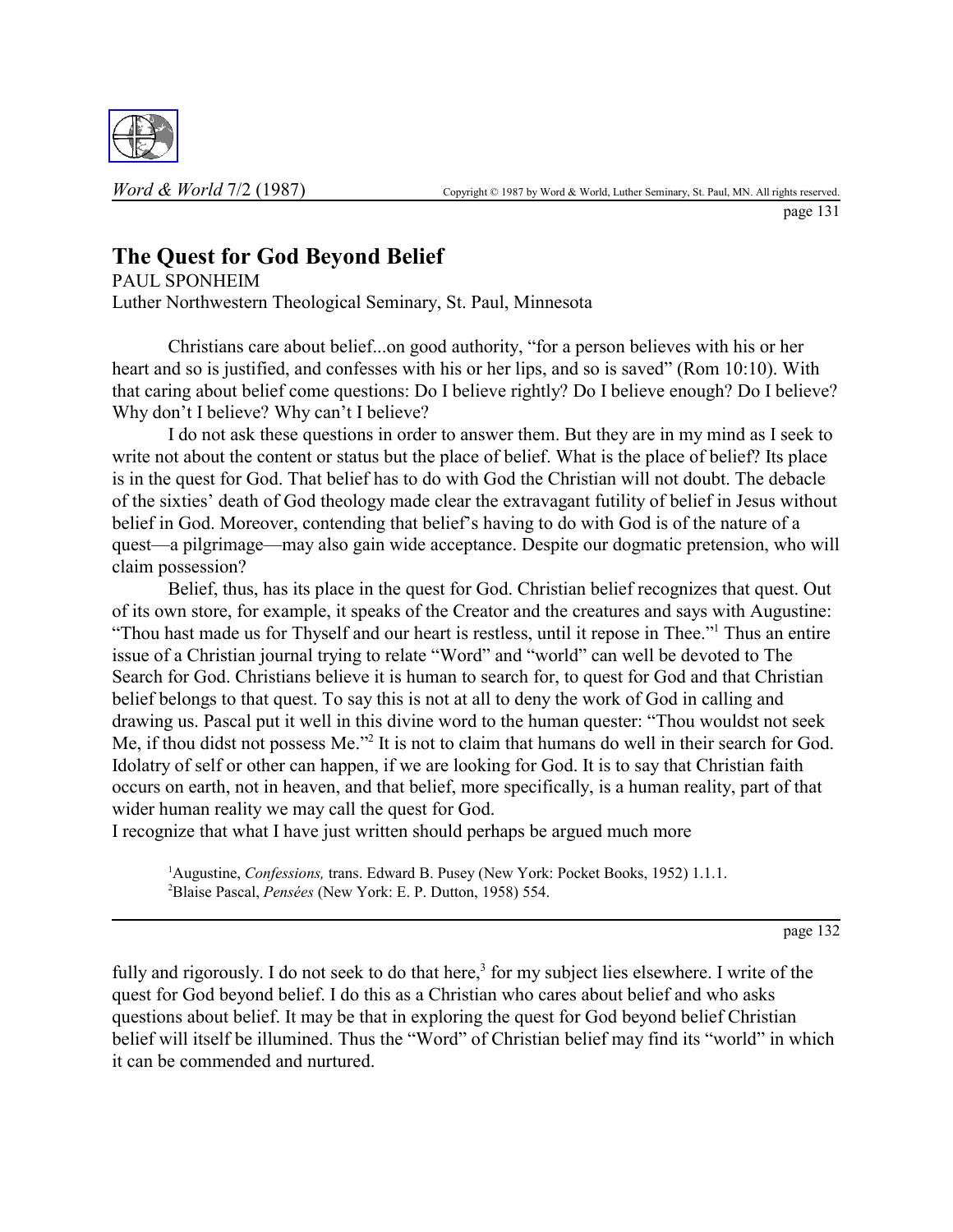I. "THEN, FACE TO FACE": IS NOT THE END OF BELIEF'S QUEST BEYOND BELIEF? Faith believes it knows something. Part of that knowledge is precisely that its knowing is imperfect. It was not Thomas, the poet of the beatific vision, but Paul, the witness to the blinding Damascus Road vision, who wrote that when the perfect comes, the imperfect will pass away (1 Cor 13:10). And it was C. S. Lewis, that doughty apologist for Christian belief, who wrote at the end of his "eschatological" novel, *Till We Have Faces*:

I ended my first book with the words *no answer.* I know now, Lord, why you utter no answer. You are yourself the answer. Before your face questions die away. What other answer would suffice? Only words, words; to be led out to battle against other words. Long did I hate you, long did I fear you.<sup>4</sup>

Why do I make this point? We are not *now* "then," after all. Perhaps belief may understand itself better if it looks beyond itself to its end. Perhaps belief may know itself well in knowing that it is not the end. Belief commends what it knows, for it sees beyond itself "as in a glass darkly" to that in which it ends. And yet it knows that it is not itself the end, for it is caught up in the creative chaos of human interpretation. John Smith writes of this:

There must be a way beyond and between absolute immediacy and inference. Absolute immediacy can never deliver what it promises because some form of mediation—concepts, language, symbols—always intervenes and makes it impossible to pass from the experience to the reality of God; inference does not suffice because it always takes the form of necessity, which r means not that God is experienced but that something else is experienced and that therefore God "must" be real. The deficiencies of the two approaches point the way to a third approach....The peculiar character of the reality of God is acknowledged together with the corresponding need for a medium of disclosure, and the medium is shown to be related in an intimate way to the reality it discloses.<sup>5</sup>

Does not the quest for God even *now* end beyond belief? Does not belief end beyond belief in the living of the Christian life? The orthodox dogmaticians spoke of faith involving *notitia* (knowledge), *assensus* (assent) and *fiducia* (trust). To speak of assent is to speak of "an approving judgment of the intellect, by which we believe that those things which the Scriptures say concerning Christ

3 I have discussed this more fully in writing the locus on the knowledge of God in *Christian Dogmatics,* ed. Carl E. Braaten and Robert W. Jenson (2 vols.; Philadelphia: Fortress, 1984) 1.193-264.

4 C. S. Lewis, *Till We Have Faces* (Grand Rapids: Eerdmans, 1977) 308. 5 John E. Smith, *Experience and God* (London: Oxford University, 1968) 52-53.

page 133

and His merit and atonement for our sins...are certainly and indubitably true and by which we absolutely acquiesce in them."<sup>6</sup> Esteem for such belief is apparent in the commitment to the dogmatic enterprise. But the dogmaticians knew that *fiducia* "is the principal part of faith."<sup>7</sup> The *fides qua creditur,* the passion of faith by which we believe, cannot be reduced to assent to the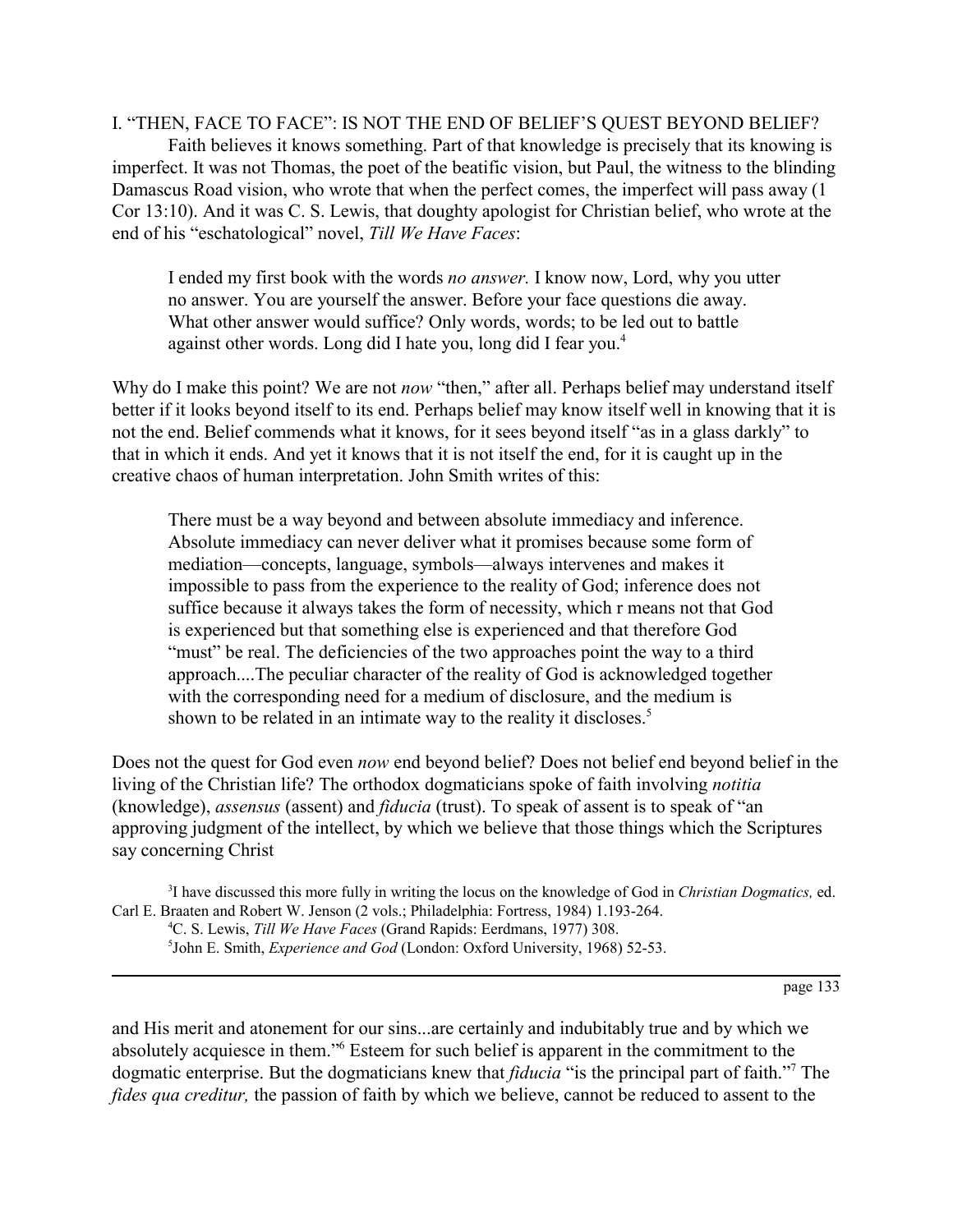#### *fides quae creditur,* the propositions of faith.

This truth about faith reflects and reveals truth about the human person and about God. I could risk contradiction here by writing pages about the otherness, the hiddenness of God. I will settle for paragraphs about the hiddenness of the human. Faith has to do with the whole human person in relation to God. My believing is only part of my being before and with God. For our purposes in this article we can perhaps simply cite the broad consensus among students of the human to the effect that our conscious beliefs do not exhaust or even well summarize our human knowing in the world. Carl Jung's name will perhaps come most quickly to mind at this point. Rightly so, for Jung not only argued that "God' has a place in that part of our psyche which is pre-existent to consciousness and that He therefore cannot be considered an invention of consciousness,"<sup>8</sup> but also specifically warned against the "aberration" of dominating everything by the intellect:

This serves the secret purpose of placing both doctor and patient at a safe distance from the archetypal effect and thus from real experience, and of substituting for psychic reality an apparently secure, artificial but merely two-dimensional conceptual world in which the reality of life is well covered up by so-called clear concepts. Experience is stripped of its substance, and instead mere names are substituted, which are henceforth put in the place of reality. No one has any obligation to a concept; that is what is so agreeable about conceptuality—it promises protection from experience. The spirit does not dwell in concepts, but in deeds and facts.<sup>9</sup>

One may differ, of course, with Jung. Some who build different structures on this foundation make the "beyond belief" point even more emphatically. Viktor Frankl, for example, wants to stress that "unconscious religiousness stems from the personal center of the individual man rather than an impersonal pool of images shared by mankind.<sup> $10^1$ </sup> Of his "logotherapy" Frankl writes:

...it leans on the phenomenological analysis of the pre-reflective ontological selfunderstanding. It borrows from what the patient knows by virtue of the wisdom of his heart, at the bottom of his heart, in the depth of his unconscious. This knowledge is brought to the surface of consciousness. $<sup>11</sup>$ </sup>

<sup>6</sup>Heinrich Schmid, *The Doctrinal Theology of the Evangelical Lutheran Church* (3rd ed.; Philadelphia: Lutheran Pub. Society, 1899) 410.

Ibid., 415. C. G. Jung, *Memories, Dreams, Reflections* (New York: Vintage, 1965) 347-48. Ibid., 144. <sup>10</sup>Viktor Frankl, *The Unconscious God* (New York: Simon and Schuster, 1975) 65.<br><sup>11</sup>Ibid., 131.

page 134

On the other hand, Alexander Lowen cautions against bringing everything to consciousness, warning against a "whiteout." He has his own neologism, "bioenergetics," which he describes in a paragraph really requiring organ accompaniment: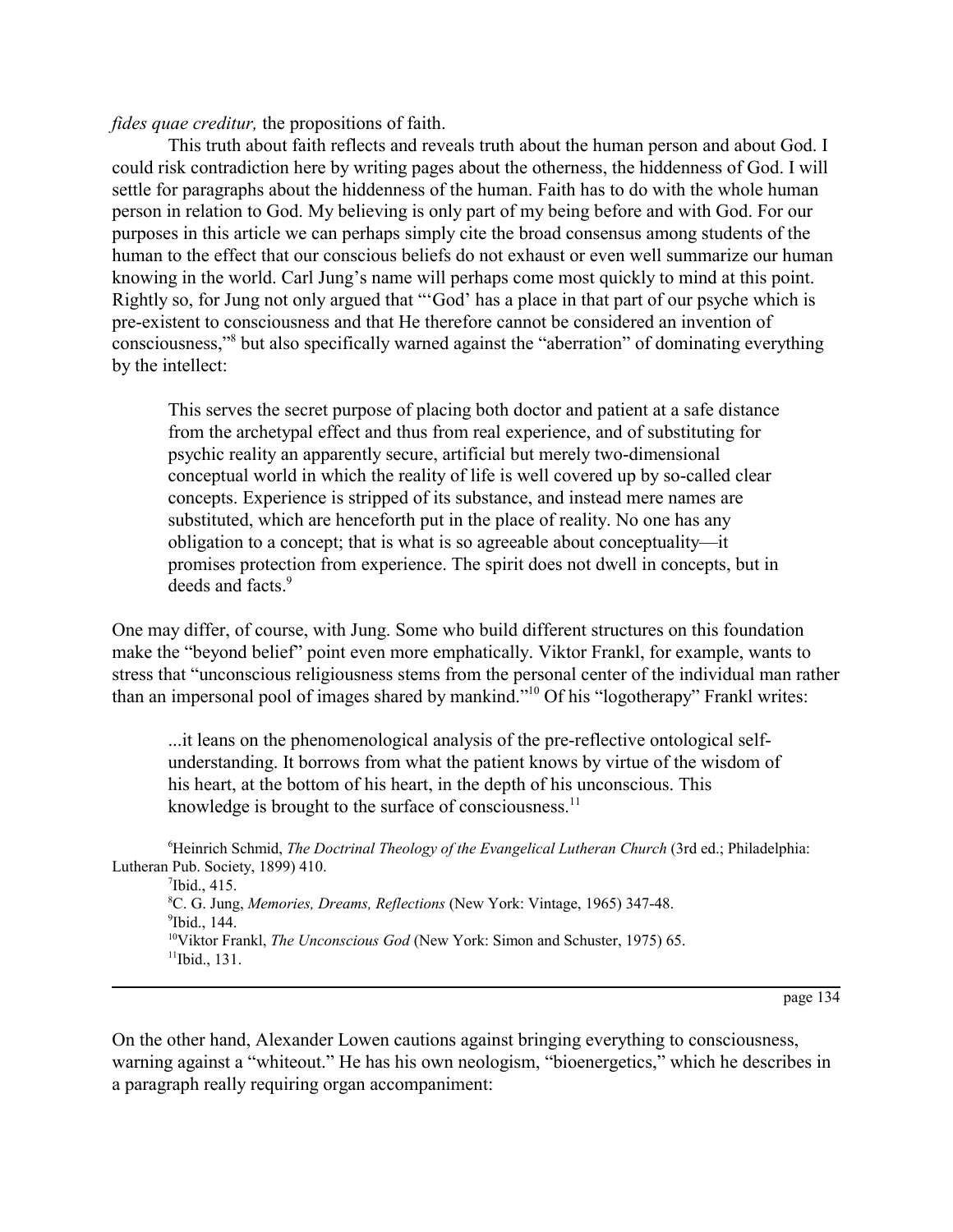By expanding consciousness in a downward direction, it brings the individual closer to the unconscious. Our aim is not to make the unconscious conscious, but to make it more familiar and less frightening. When we descend to that border area where body consciousness touches the unconscious, we become aware that the unconscious is our strength, while consciousness is our glory. We sense the unity of life and realize that life is the meaning of life.<sup>12</sup>

For the Christian person life is not the meaning of life. The Christian trusts God in all of life ("whatever you do, in word or deed...," Col 3:17). But Lowen has the scope of meaning right. Hence Friedrich Schleiermacher could be convincing in his refutation of Kantian and Hegelian tendencies to reduce "religion" to willing or knowing.<sup>13</sup> We will agree with him that the most authentically pious person is not, for example, the person who displays the most impressive conceptual structure of beliefs. Indeed, the clean straight lines of the carpentry of belief rise up from the ground of something else, something known in the deep places where God and the human are together. Paul Ricoeur has helped us read the blueprints for belief's construction in his magisterial work *The Symbolism of Evil*. He distinguishes three levels: "first that of the primordial symbols of sin, then that of the Adamic myth, and finally the speculative cipher of original sin" and adds:

Hence, it is false that the 'Adamic' myth is the keystone of the Judeo-Christian edifice; it is only a flying buttress, articulated upon the ogival crossing of the Jewish penitential spirit. With even more reason, original sin, being a rationalization of the second degree, is only a false column.<sup>14</sup>

Ricoeur is not attacking belief; he knows that "the symbol gives rise to thought." But he knows that thought and belief do not live off of themselves. Thus belief, bright and bold, rises from a broader life, a deeper quest. It does not begin in itself, even humanly speaking, and it does not end in itself. Even those of us who decline to be identified as mystics may recognize that our formulations do not exhaust our faith. We may prefer to speak of our life "before" God, rather than "in" God. But we can understand from our own experience a mystical testimony to prayer and love:

Language falters....Language is necessarily complex. It is always moving from expressed meaning to unexpressed, from denotation to connotation....We must go beyond words, confiding ourselves to God, letting God help us lift our hearts to him in silence and sometimes even without im-

```
12Alexander Lowen, Bioenergetics (New York: Penguin, 1975) 321.
```
page 135

ages. All of this is particularly clear to us when we reach the upper terraces of prayer...we are well beyond words, yet not outside either thought or feeling....Like

<sup>&</sup>lt;sup>13</sup>The classic statement is the second "speech" in F. D. Schleiermacher, *On Religion: Speeches to its Cultured Despisers* (Harper Torchbook; New York: Harper, 1958) 26-118. <sup>14</sup>Paul Ricoeur, *The Symbolism of Evil* (Boston: Beacon, 1967) 237, 239.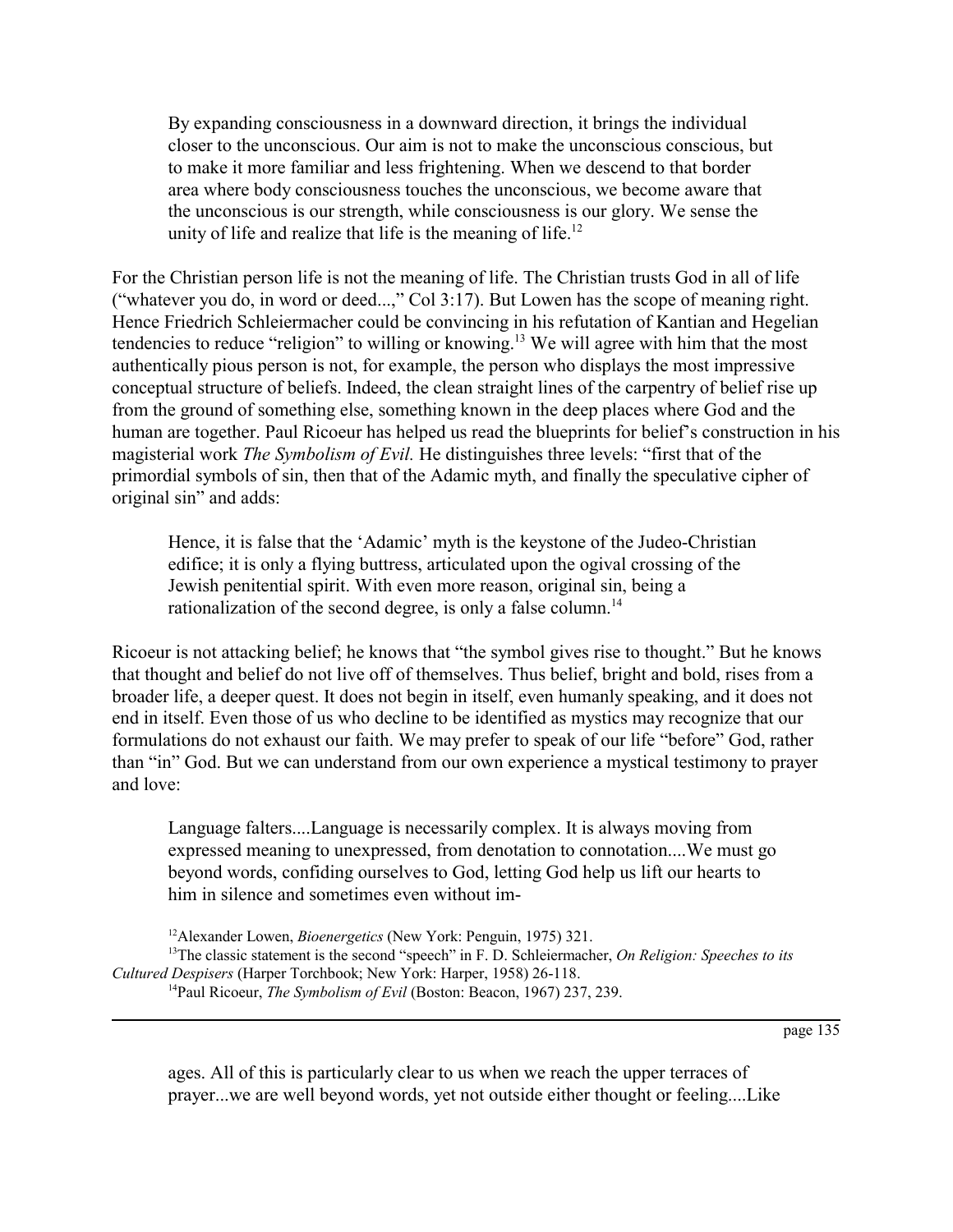the mystics who turn to the images of the Song of Songs, we frequently find that narrative of wooing and sexual union satisfactory....And yet even its exalted measures may be too much, too complicated, too multifaceted and overladen with too many movements away from the central fact: love.15

## II. "IN GOD WE LIVE, MOVE AND HAVE OUR BEING": DOES NOT THE QUEST FOR GOD OCCUR APART FROM BELIEF?

If a full description of belief is not *sufficient* to express the Christian's quest for God, is belief even a *necessary* part of the search for God? There are slippery words here: "quest" or "search," "belief" and possibly even "Christian." Distinctions are desirable. It is important to distinguish between one who knows more than he or she can name (but who *can* name the object of the quest) and one for whom the quest seems chiefly a subjective reality. Or, again, a nonbeliever, without being moved to worship and prayer, may possibly identify something which is not the self and which fulfills some of the roles God does for the Christian. The differences are important. Still, the Christian may recognize in the experience and interpretation of the unbeliever what that person does not discern: precisely, the quest for God.

Of what are we speaking? Nearly two decades ago in a popular piece titled *A Rumor of Angels* Peter Berger wrote of "signals of transcendence":

I mean phenomena that are to be found within the domain of our "natural" reality but that appear to point beyond that reality....I mean certain reiterated acts and experiences that appear to express essential aspects of man's being, of the human animal as such...they belong to ordinary everyday awareness.<sup>16</sup>

He went on to identify the propensity for order, play, hope, condemnation, and humor. What shall we make of this? Is the parent who tells the child waking in the night that "everything is going to be all right" really making the cosmic statement "Have trust in being!"? Does the prisoner in the concentration camp who can manage a laugh imply thereby the imprisonment of the human spirit and that the spirit's imprisonment will be overcome ? It is hard to know, but I suggest that the Christian's own belief can find connections in at least three major strands of human reality unattached to specific religious belief.

Consider, for example, the metaphysical—the quest to identify principles "which are indispensably relevant to the analysis of everything that happens.<sup>"17</sup> Here the human spirit may be doing more than one thing. The disrepute of the metaphysician is well earned, if the quest is for an escape from

15Ann and Barry Ulanov, *Primary Speech: A Psychology of Prayer* (Atlanta: John Knox, 1982) 124-25. <sup>16</sup>Peter Berger, *A Rumor of Angels: Modern Society and the Rediscovery of the Supernatural (New York:* Doubleday, 1970) 53.

<sup>17</sup>A. N. Whitehead, *Religion in the Making* (New York: Macmillan, 1926; reprinted, Cleveland: World, 1960) 82.

page 136

the concrete, the particular, the existential. We would not give up the real, no matter how messy it may be, for the tidy unreality of abstraction. But what if reality is in some sense one, what if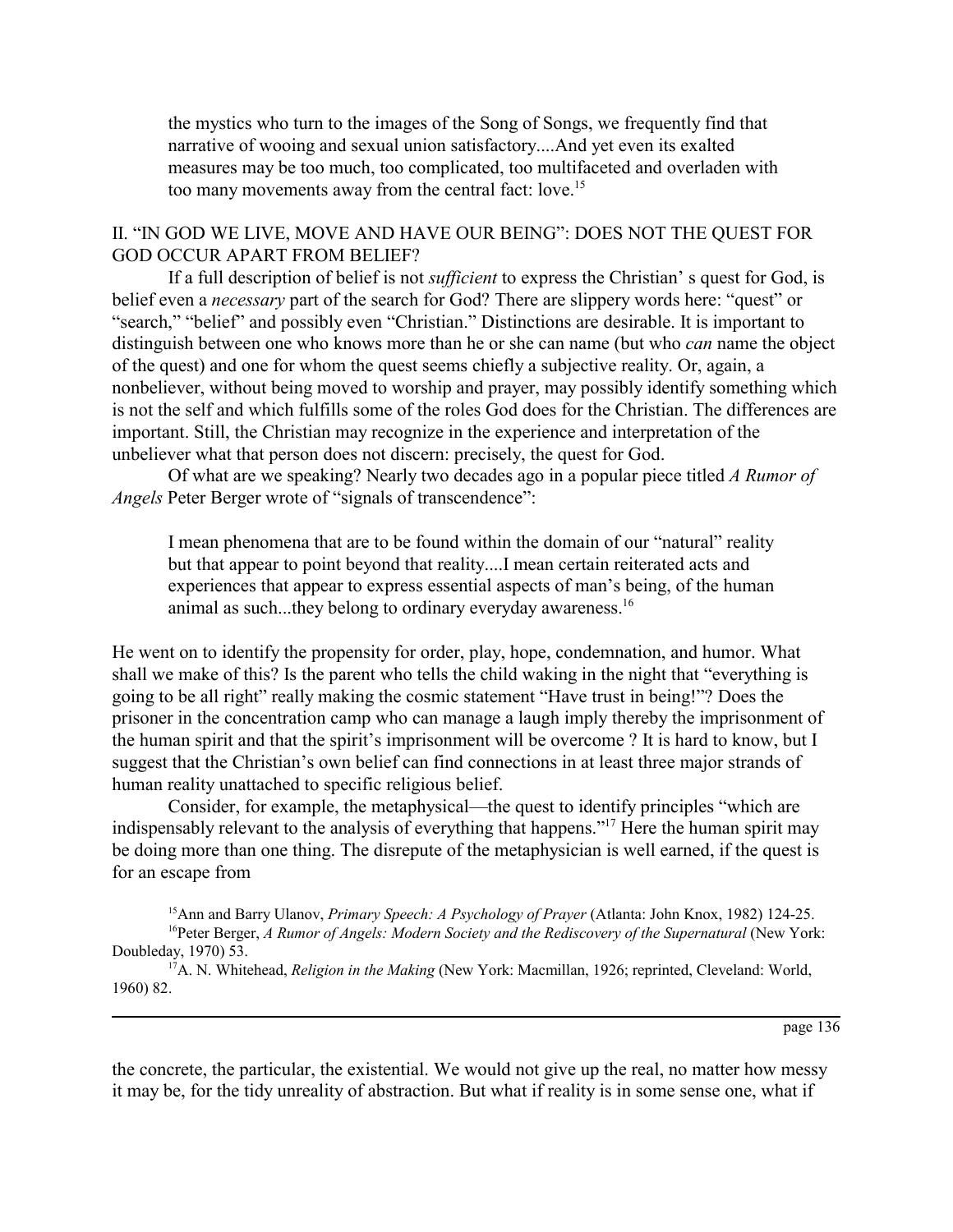there is a structure sustaining the irreducible reality of particulars? And what if Christians speak of God not only as real, but as universally present? What, for that matter, if they speak of "the beloved Son" as the one in whom all things hold together (Col 1)? Then, I submit, the Christian will not be able to exclude metaphysical inquiry from the quest for God. The metaphysician may not identify only God or all of God, but the quest has the right feel about it in its combination of the universal and the real. The Christian will be interested in how convincingly the metaphysician performs his or her descriptive work and in appropriating that work will draw on the discernment which faith's vision provides.

To quest for God is to quest for one who is One. The word to the believer is this: "Hear, O Israel, the Lord our God is one" (Deut 6). Because God is one, God can be served with all the heart, soul and might of the believer. Kierkegaard knew this when he wrote that purity of heart is to will one thing. Is the human quest for such unity to be found apart from belief? Perhaps the transcendence people seek in art has its place here. It is clear that people do seek something of religious import in the realm of the beautiful. Consider this grim prescription by Walter Pater:

We are all under the sentence of death but with a sort of indefinite reprieve...we have an interval, and then our place knows us no more. Some spend this interval in listlessness, some in high passions, the wisest—at least among "the children of this world"—in art and song. For our one chance lies in expanding the interval, in getting as many pulsations as possible into the given time....Of this wisdom, the poetic passion, the desire of beauty, the love of art for art's sake, has most; for art comes to professing frankly to give nothing but highest quality to your moments as they pass, and simply for those moments' sake. $18$ 

And what is found in this quest? Thomas Aquinas tells us that "Three things are required for beauty. First integrity....Then proportion or harmony. And finally clarity."<sup>19</sup> At the heart of this is order or harmony, as Plato knew:

The artist disposes all things in order, and compels the one part to harmonize and accord with the other part, until he has constructed a regular and systematic whole  $20$ 

Is not the "fit" right here for a God? Would it not verily be a divine judgment in which each thing found its proper place? To that degree the art museum, the concert hall, may be built on holy ground. One need not say that everything is found here. The believer may ask whether the quest here has to do with the

<sup>18</sup>Walter Pater, "Conclusion," *The Renaissance: Studies in Art and Poetry in Selected Writings of Walter Pater,* ed. Harold Bloom (New York: New American Library, 1974) 60-61.

<sup>19</sup> Aquinas, *Summa Theologica*, ed. T. C. O'Brien (London: Blackfriars, 1976) 1.39.8.

<sup>20</sup>*Gorgias* 5O3E-4A. Quoted from *The Dialogues of Plato,* trans. B. Jowett (2 vols.; New York: Random House, 1937) 1.565.

page 137

order of redemption or the order of creation. But at least a kindred intensification of human spirit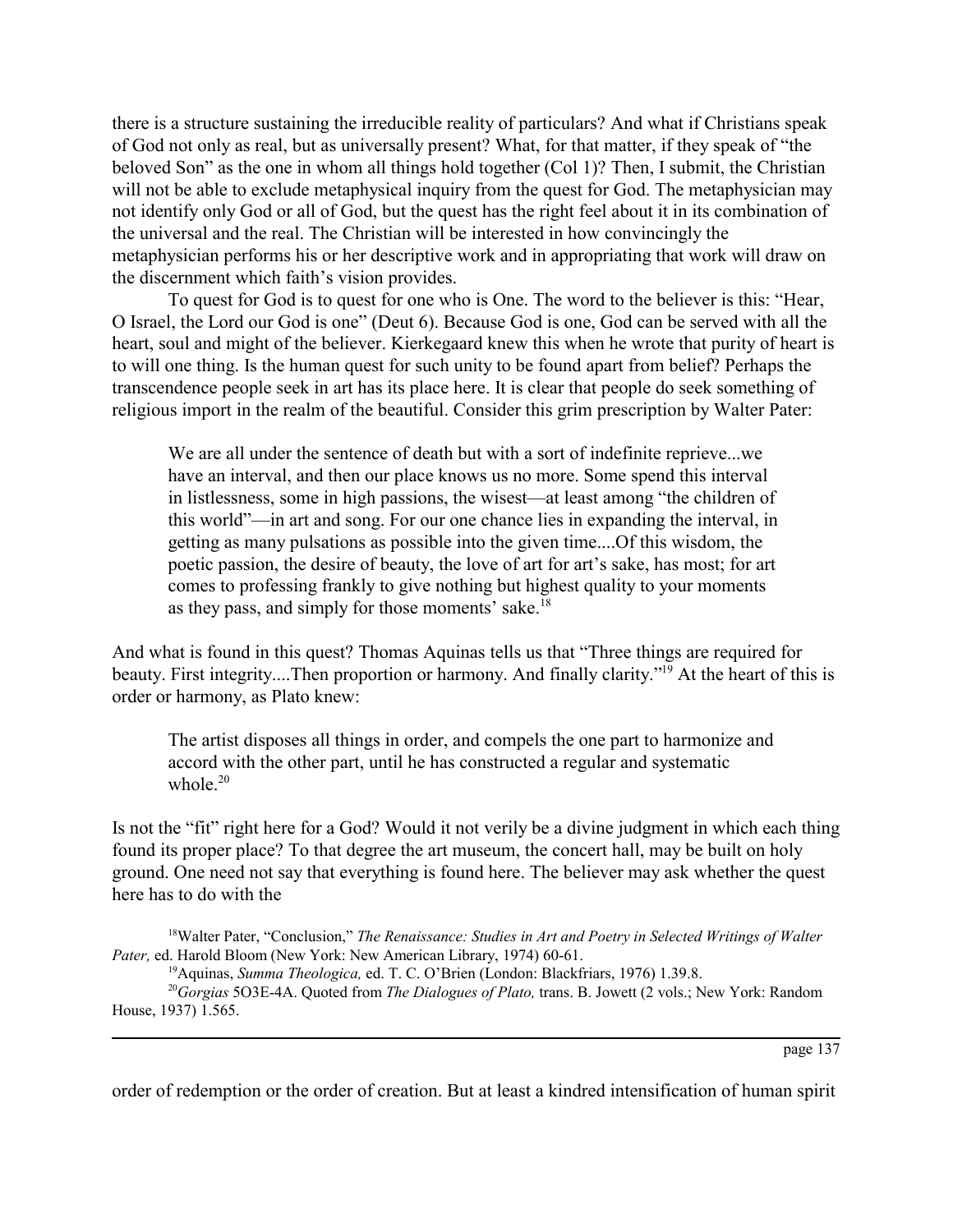seems to be here discernible.

A third such human sphere which seems to reach beyond the human is the ethical. The believer who has heard the word that God is One is to heed that word by obeying with all the heart, soul, and might available. Will not that believer hear an echo in the ethicist's talk about universalizability? Indeed, the believer may find a welcoming opening when the ground of the good or the right is left unclarified. I refer not only to formal philosophical discussion that you cannot...or you can...or you must...derive "ought" from "is." I think as well of how persons working in counseling or in social science classes in the schools struggle to speak of "health" or "values" without making more than a descriptive statement. Moral claims do seem to call out for a ground; here we seem to glimpse not only parallelism, but also dependence.

In writing this I do not mean to suggest that moral insight or even moral action is specifically dependent upon conscious religious belief. That argument would be difficult to sustain empirically. Moreover, it would seem to invite an authoritarian and heteronomous reading of the ethical ground which would exclude the chance to check and disqualify a call to Jonestown. Dependence on God does not amount to dependence on belief. Indeed, if there is a God whose creative will for all humankind is one, we might indeed expect human beings, simply as human, to be able to hear that call. God's will for all is precisely "for" them. It does not deflect the creatures from earth and society, but reaches them concretely there. But it reaches them creatively and as such involves a call to freedom which does order the chaos of the "is." The "ought" is the mask of that ordering.

In all of this there is direction without completion. The metaphysician's vision is far reaching, but it is not clearly one. The artist's vision may be one, but it is not clear how much the viewer or hearer's particularity matters. The ethicist hears a call sounding for each self but cannot account for that call. What now is does not clearly justify what is not yet. Now and not yet...that seems to be the rhythm of faith, and that is the rhythm of a quest. The quest is not itself belief, but it does seem to seek, apart from belief, what belief hears calling.

### III. "MY GOD, MY GOD, WHY HAVE YOU FORSAKEN ME?" MAY THE QUEST FOR GOD OCCUR AGAINST BELIEF?

If the quest for God does not depend on belief, could it even turn against belief? Can one who believes consider that possibility?

If the believer understands belief always to have a human side, that believer can recognize the possibility of corruption and distortion in the very act of belief. Against such sickness the cry of the atheist might well be seen to be questing for health. Herbert Richardson has discussed this in connection with the "matrix of Meaning," the "intellectus," which is dependent upon a culture's concept of God. In transitional periods between dominant matrices atheism will flourish. It may be prophetic, anticipating a new epoch. Or it may take the form of boredom, when a traditional "intellectus" is dying from within.

page 138

Or atheism may be a juvenile protest, parasitically dependent upon the affirmations it resists.<sup>21</sup> If Richardson is right, it is clear that a believer could not well dismiss an atheistic

tendency without looking carefully at the context in which it arises and lives. But other believers have suggested an even broader and bolder role for atheism. Robert Scharlemann has done that in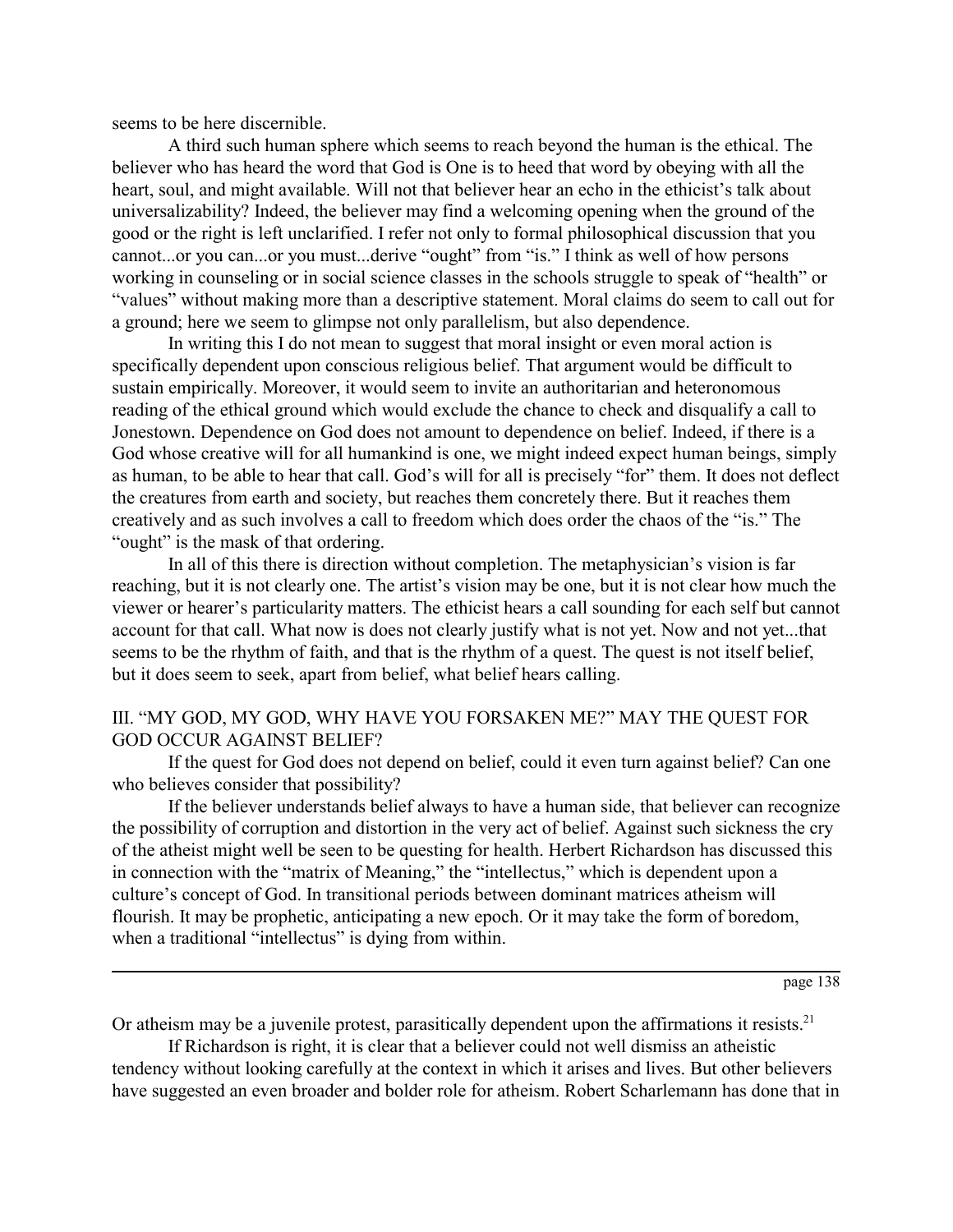developing Paul Tillich's understanding of the symbol of the cross, "that Jesus 'sacrifices himself as Jesus to himself as the Christ' and therein is the mediator of God." Here is Scharlemann's application of this principle:

Prereflective religion accepts the appearing of God as God; reflection rejects the appearance. From the standpoint of the reflexive experience of the cross, the reality intended, but not yet distinguished, by religion is a reality that makes its appearance in the movement between religion and reflection. The untruth of all existent gods, which is exposed by reflection, is the essence of the God who is God. Truth for religion consisted in the relation in which consciousness neither could nor wished to withdraw itself from the impression of the appearing God; for reflection the untruth of religion consists in the ascertainment that no object can be godly. From the standpoint of the reflexive experience of the truth of truth in the symbol of the cross, what religion receives and what reflection dispels (by its critical questioning) are two phases of the God who is the depth of truth.<sup>22</sup>

What resounds here is a recognition of the ontological otherness of God. God is not a being like other beings; it is faith itself that requires one to reject belief in such a God. It was in such a way that Tillich appealed to a return of "the Lutheran courage...the courage to take the anxiety of meaninglessness upon oneself. $\frac{123}{2}$ 

May the atheist be understood by the believer to be crying out, "My God, my God, why have you forsaken me?" Can one consider that in face of the fact that it is the atheist who is forsaking God? It matters which God(s) we are talking about. Prophetic atheism may cry out against belief in God which causes or supports human suffering. Dorothee Soelle finds such a cry in Job:

Why does the Almighty allow evil?...Once the question is radically raised, no answer can be given within the context of an understanding of God that combines justice and omnipotence. Job is stronger than God. Job's thinking has led to atheism for moral reasons.<sup>24</sup>

Such moral atheism cannot find a moral God in the vestments of due religion. Scharlemann and Tillich, on the other hand, seem to be making an ontological point, one which Paul Ricoeur calls specifically "nonethical":

To think nonethically, we must start at a point where the autonomy of our will is rooted in a dependence and an obedience which are not infected by

21Herbert W. Richardson, *Toward an American Theology* (New York: Harper, 1967).

<sup>22</sup>Robert P. Scharlemann, *The Being of God: Theology and the Experience of Truth* (New York: Seabury, 1981) 177, 181.

23Paul Tillich, *The Courage to Be* (New Haven: Yale University, 1952) 189-90. 24Dorothee Soelle, *Suffering* (Philadelphia: Fortress, 1975) 116.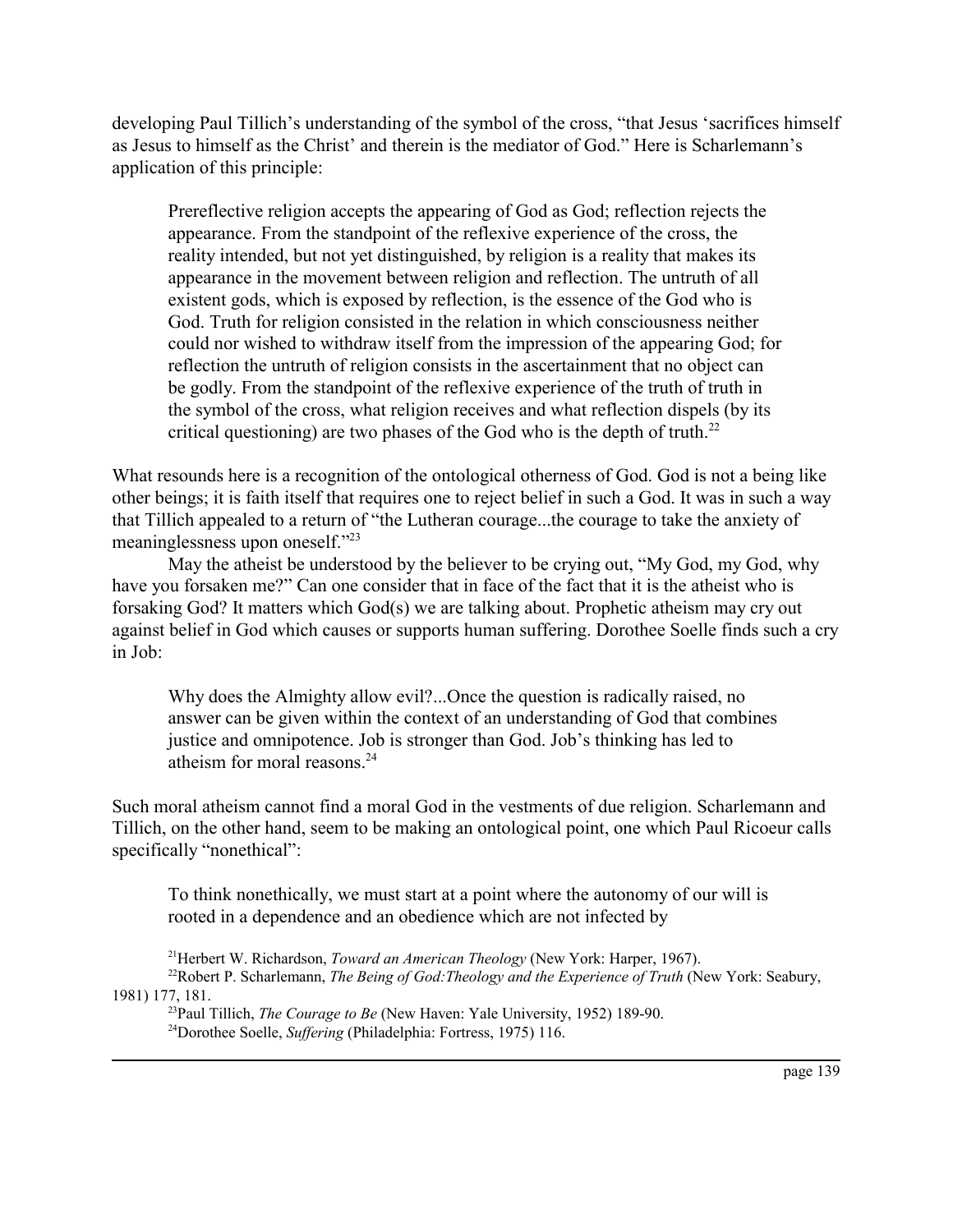accusation, prohibition, and condemnation. Listening is just such a pre-ethical situation. It is a mode of being which is not yet a mode of doing, and for this reason it escapes the alternatives of submission and revolt. Heraclitus used to say ìDo not hear my words but the Logos.î...The God whom we seek is not the source of moral obligation, the author of commandments, the one who could put the seal of the Absolute on the ethical experience of man. On the contrary, this inquiry convinces me that the kerygma must not be caught in the snare of obligation and duty.25

Perhaps in these two, the moral protest and the ontological yearning of atheism, we find a quest for a God whose otherness is not remoteness, whose transcendence is in relationship. That might be a God who loved humankind with a love like none other. Why, it might be the God in whom Christians believe, a God who will not forsake humankind, whatever may come. It could be that contemporary Christian theology faces the challenge of formulating such a doctrine of God, beyond the affirmations of liberalism and the denials of neo-orthodoxy. Any given atheist may not represent this quest at all, of course. God may not forsake humankind, but it is possible to reject God defiantly. One thus needs to attend to particularity in the study of atheism. Or the atheist may not know that for which/whom he or she quests. But the believer still may hear a divine call in this human challenge.

#### IV. I BELIEVE

So what, if the quest for God ends beyond belief? So what, if it occurs apart from and even against belief? So what, for the believer? So this: belief need not bear the entire weight of the relation to God. That will help when the believer considers the very young and the very old, the retarded, the senile. It will help when the believer considers himself or herself. Perhaps Gerard Manley Hopkins had something of this in mind when he wrote:

My own heart let me more have pity on; let Me live to sad self hereafter kind, Charitable; not live this tormented mind With this tormented mind tormenting yet....

Soul, self; come poor Jackself, I do advise You, jaded, let be; call off thoughts awhile....<sup>26</sup>

Knowing its place, perhaps belief can fill its place both more naturally and more efficaciously. Belief finds its place—*with others*—in the quest for God. We are not alone in this. Two

things follow: there is something for the believer to say, and there is

25Paul Ricoeur with Alasdair MacIntyre, *The Religious Significance of Atheism* (New York; Columbia University, 1969) 71, 75.

26Gerard Manley Hopkins, *The Poems of Gerard Manley Hopkins* (4th ed; New York: Oxford University, 1967) 102-103.